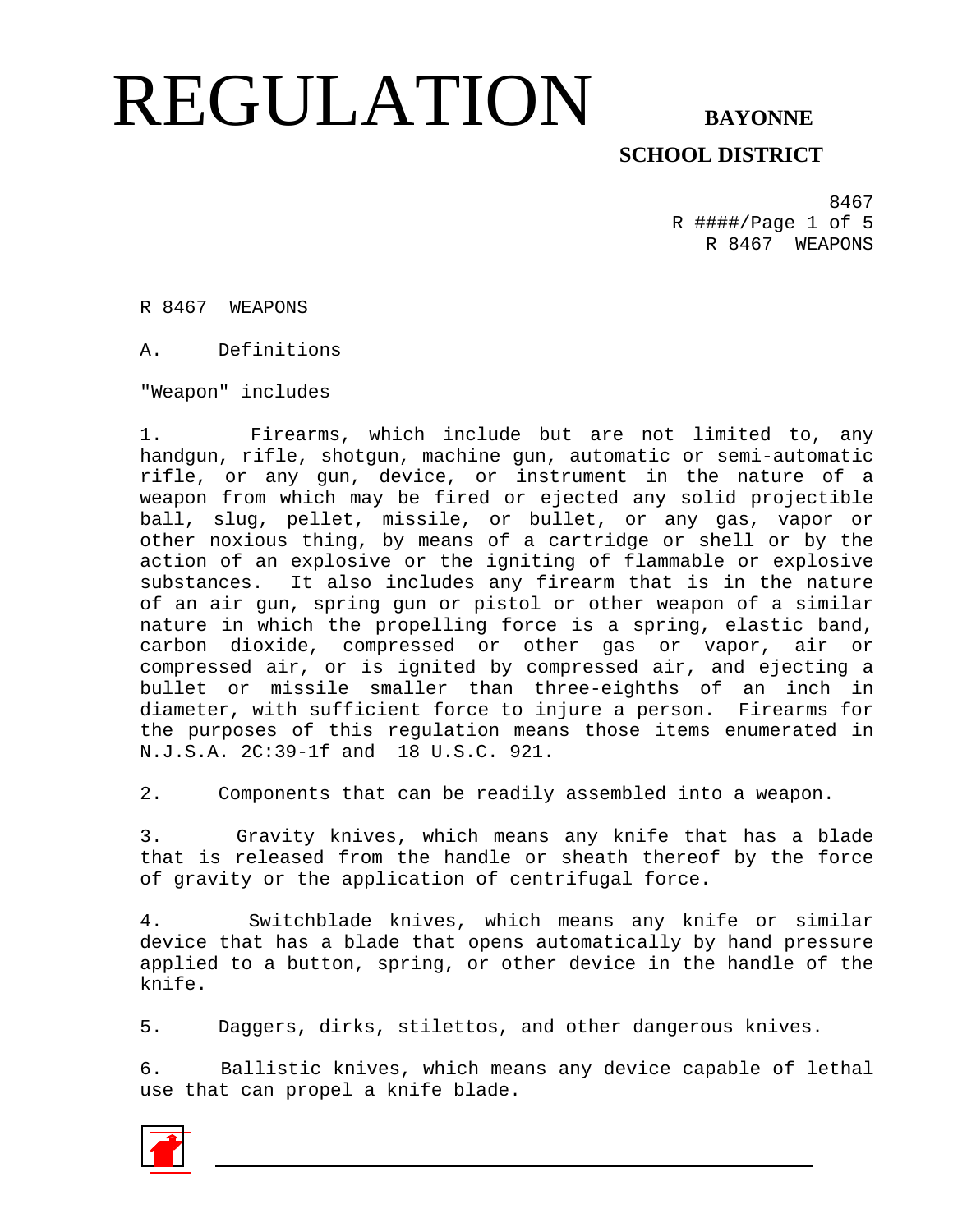#### **SCHOOL DISTRICT**

8467 R ####/Page 2 of 5 R 8467 WEAPONS

7. Billies, blackjacks, bludgeons, metal knuckles, sandclubs, slingshots, cesti or similar leather bands studded with metal filings or razor blades imbedded in wood.

8. Stun guns, which means any weapon or other device that emits an electrical charge or current intended to temporarily or permanently disable a person.

9. Any device that projects, releases, or emits tear gas or any other substance intended to produce temporary physical discomfort or permanent injury through being vaporized or otherwise dispensed in the air.

10. Imitation firearms, which means an object or device reasonably capable of being mistaken for a firearm.

B. Confiscation

1. A school employee who confiscates any weapon shall immediately notify the school principal.

2. The principal shall immediately notify the Chief of Police of the Bayonne Police Department by telephone that a weapon has been confiscated and shall request removal of the weapon by a police officer. The telephone call shall be confirmed in a written letter.

3. The principal shall safeguard the weapon until a law enforcement officer takes custody of it.

a. The principal shall place the weapon in a box or container.

b. The principal shall record or cause to be recorded on the container or on a document attached to the container

(1) A description of the weapon;

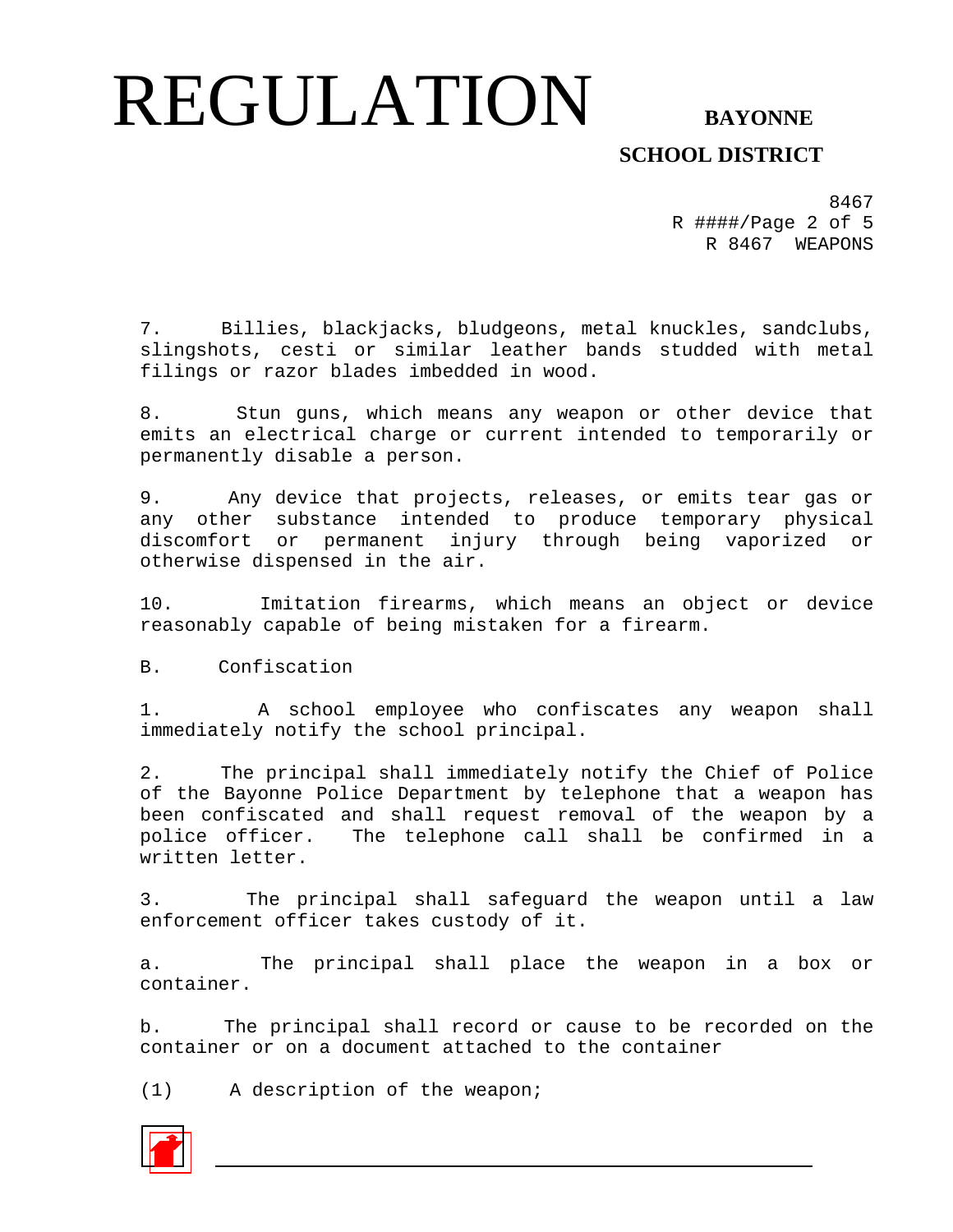### **SCHOOL DISTRICT**

8467 R ####/Page 3 of 5 R 8467 WEAPONS

(2) The name and signature of the person who confiscated the weapon;

(3) The date, time, and place the weapon was confiscated;

(4) The circumstances under which the weapon was confiscated; and

(5) The name of the pupil or staff member believed to be in possession of the weapon when it was confiscated.

c. The container will be placed in a secure location under lock and key and under the principal's direct control.

d. In the event any person other than the principal is permitted access to the weapon prior to its retrieval by a law enforcement officer, that person shall enter his or her name and signature on the record along with the time and date of inspection and the reason for the access. Access to the weapon will be permitted only in the presence of the principal.

e. The law enforcement officer who takes custody of the weapon shall be required to sign and date the record to indicate his or her receipt of the substance or item.

4. The principal shall provide to the law enforcement officer who takes custody of the weapon:

a. All information concerning the manner in which it was confiscated;

b. The identity of all persons who had custody of the weapon following its confiscation; and

c. The identity of any pupil or staff member believed to have been in possession of the weapon.

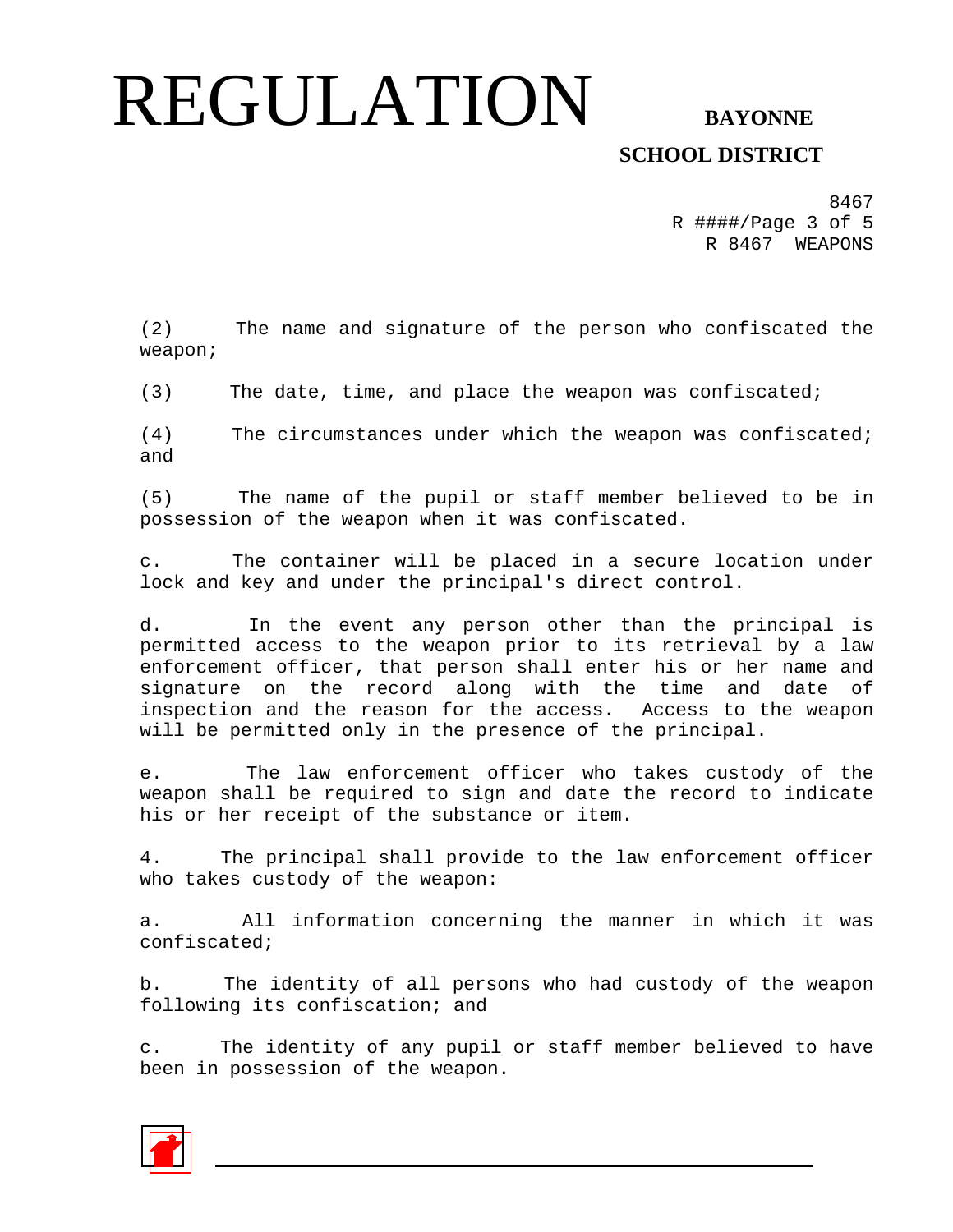#### **SCHOOL DISTRICT**

8467 R ####/Page 4 of 5 R 8467 WEAPONS

C. Evacuation

1. The principal shall, in accordance with Regulation No. 8420, direct the immediate evacuation of the school building or the appropriate portion thereof in the event that:

a. The presence of an incendiary device or explosive is known or is reasonably reliably suspected;

b. A person possessing a firearm or incendiary device or explosive refuses to surrender the weapon and the use of force necessary to confiscate the weapon would place another person at serious risk; or

c. The principal in his or her judgment believes that the school community is at risk and the building should be evacuated.

2. Regular evacuation routes may be modified as required to protect pupils and staff members from danger.

3. Law enforcement officers shall be summoned immediately to any school building evacuated under this regulation.

D. Removal of Pupils from Educational Program

1. A pupil convicted or found to be delinquent for possessing a firearm on any school property, on a school bus, or at a school-sponsored function or a pupil committing a crime with a firearm shall be immediately removed from the school's regular education program for a period of not less than one calendar year in accordance with Chapters 127 and 128 of 1995, The Zero Tolerance for Guns Act and Policy 5611.

2. A pupil who assaults a member of the school community with a weapon other than a firearm on school property, on a school bus, or at a school-sponsored function must be immediately removed from the school's regular education program in accordance